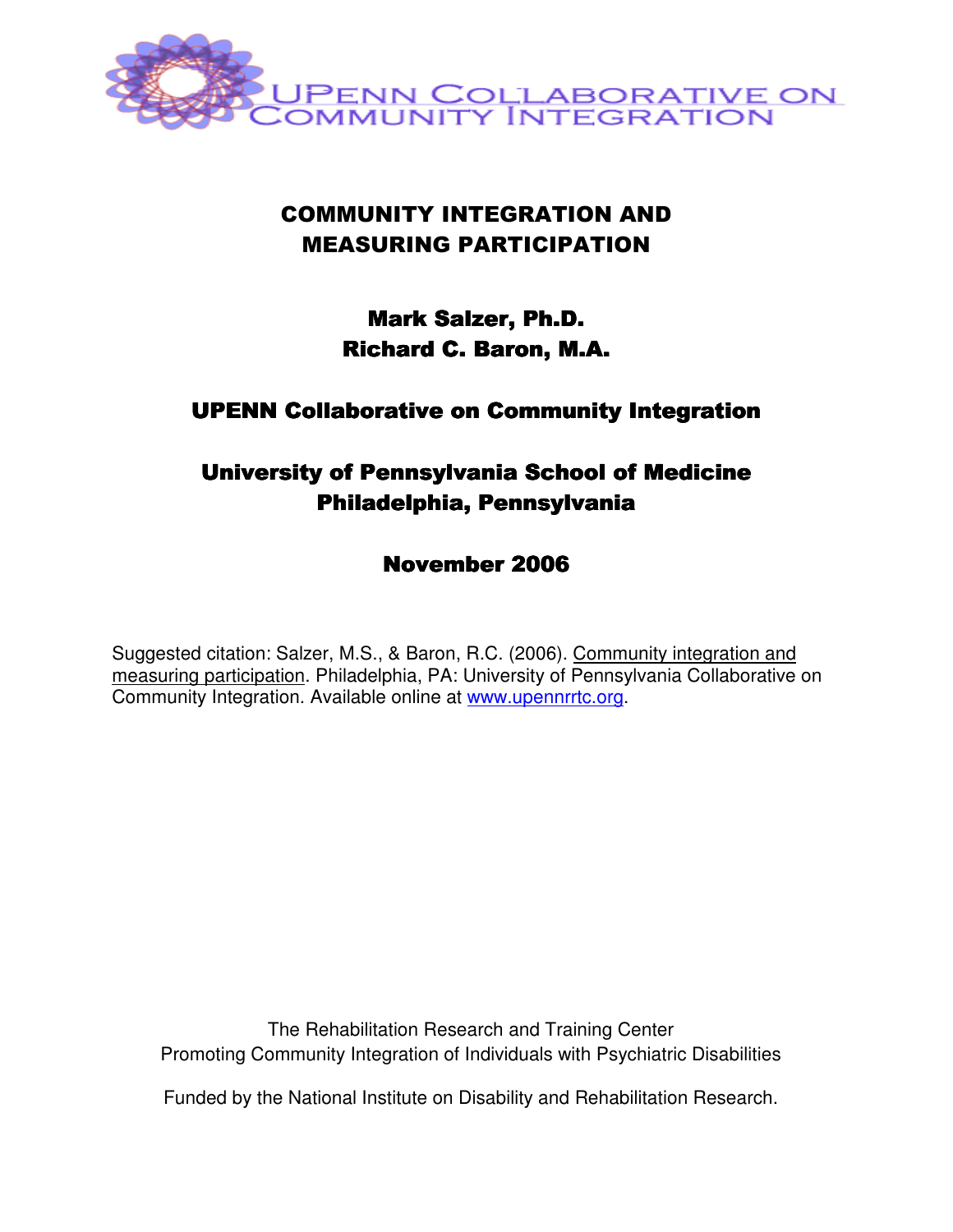Salzer and Baron define community integration (CI) as the opportunity to live in the community, and be valued for one's uniqueness and abilities, like everyone else. They further specify that opportunity needs to occur in the following "community integration domains": Housing, Employment, Education, Health, Leisure/Recreation, Spirituality, Citizenship, Social Roles, Peer Support, and Self Determination. Salzer and Baron propose a conceptual framework, referred to as the "Roadmap to Recovery," in which increased opportunity in these domains will result in a greater likelihood of participation (activity) in each domain, increased sense of presence in the community, and ultimately increased well-being and recovery.

From a measurement standpoint success in promoting community integration should be seen in the following areas, referred to as "Community Integration Outcomes":

- 1) Objective measures of opportunity (observable changes in barriers or availability of increased supports in the various domains)
- 2) Subjective measures of opportunity (person perceives they have increased opportunity in the domains)
- 3) Participation (activity in the various domains)
- 4) Presence (perceived connection and engagement in the community however they define community)
- 5) Well-being (quality of life)
- 6) Recovery (living a satisfying, fulfilling, and hopeful life)

The next few pages specifically focus on strategies for measuring Participation in each domain based on the following principles and dimensions.

- 1) Location of activity: Participation that takes place outside of institutions or agencies decreases segregation, increases the extent to which people have an opportunity to interact with others who do not experience disabilities, and increases the extent to which people are participating in ways similar to persons who do not experience disabilities. The dimension is Institution/Agency-Based participation versus Community-Based participation.
- 2) Self-determination: CI promotes opportunities to make decisions about what one does with their day to the same extent as other people in the community. Participation that reflects individual choice in selecting the activity and initiative in engaging in the activity. The dimension is Staff-directed participation versus Person-directed participation.
- 3) Mainstreamed interactions: CI promotes increased interactions with persons who do not experience disabilities. The dimension is the extent to which the participation primarily promotes interactions with other persons who experience psychiatric disabilities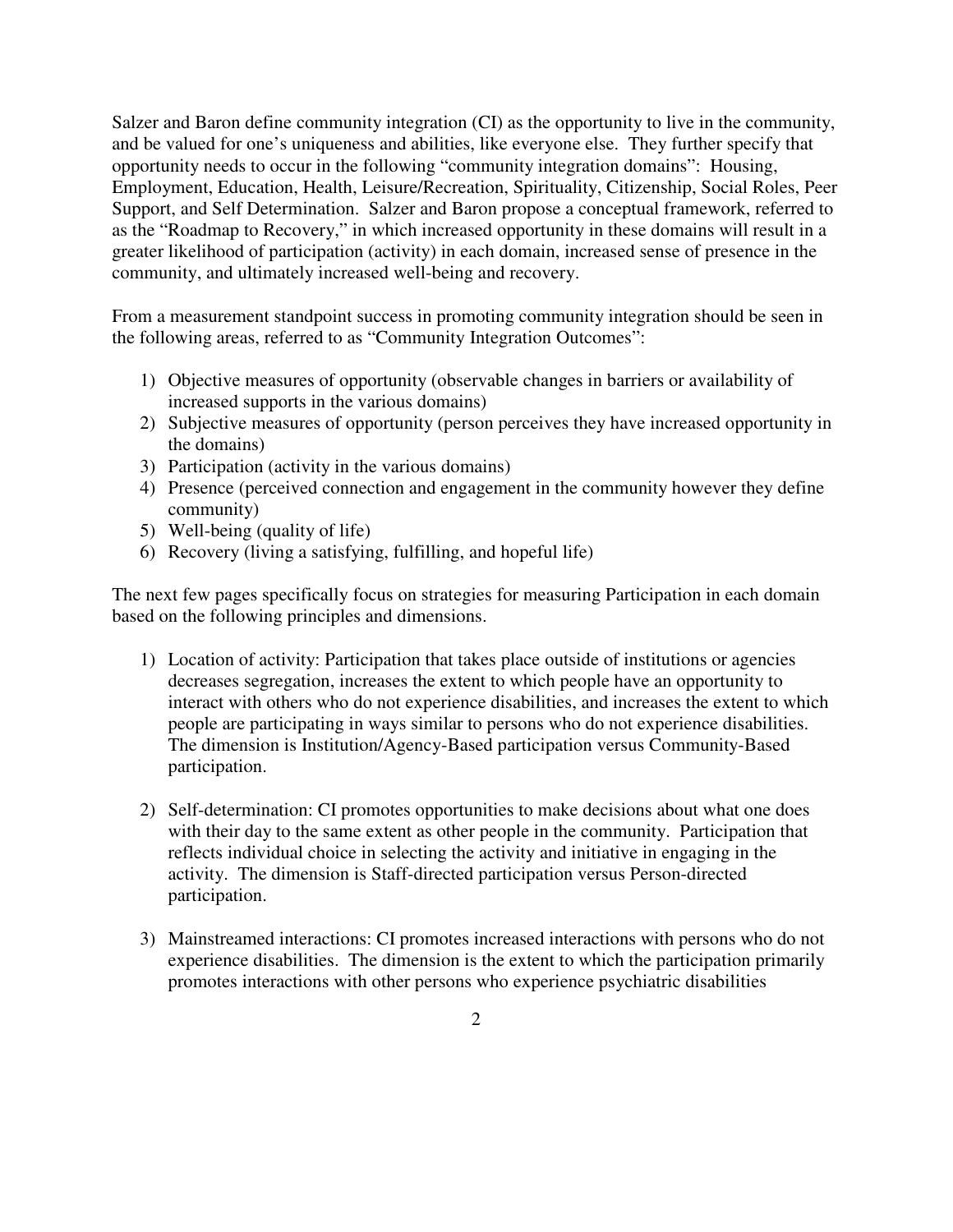(separation) versus participation that primarily promotes interactions with other persons who do not experience disabilities (association).

4) Benchmark activity based on sociodemographic characteristics: Salzer and colleagues (Draine et al., 2002) have argued that sociodemographic characteristics, especially poverty, likely play a much larger role in how people with mental illnesses live in the community then the mental illness they experience. Benchmarks regarding activity, such as employment, income, graduation rates, housing condition, etc., should take these factors into consideration when determining success in promoting community integration. For example, the benchmark for % of people who are competitively employed should be set at the rate for people with similar sociodemographic characteristics (e.g., low education level, limited job skills) which, for the sake of argument might be 50%, rather than 75% employment that might be found for the general population. Similarly, we would expect the quality of independent housing that people live in to be of the same quality as other people from a similar group.

The bottom-line would be three dimensions in which activity that falls more to the right side of the dimension would be considered to be more in-line with promoting CI. Increased participation of any kind is seen as positive regardless of where it falls on the various dimensions.

| Participation Less Like Everyone Else     | Participation More Like Everyone Else           |
|-------------------------------------------|-------------------------------------------------|
| Institution/Agency-Based participation--- | ----------------- Community-Based Participation |
|                                           |                                                 |
|                                           |                                                 |

Assessing participation in each domain involves measuring participation that reflects these principles and dimensions.

Measuring Participation in the CI Domains

Below are examples of how one might go about measuring participation in each domain based on the aforementioned principles.

#### Housing

- 1. % of people who are currently homeless or live in temporary housing
- 2. % of people who are living in institutional settings (e.g., state institutions, community hospitals, or locked residences in the community)
- 3. % of people living in group settings or clustered housing under the supervision of a mental health agency (e.g., group homes)
- 4. % of people living independently in housing owned by an agency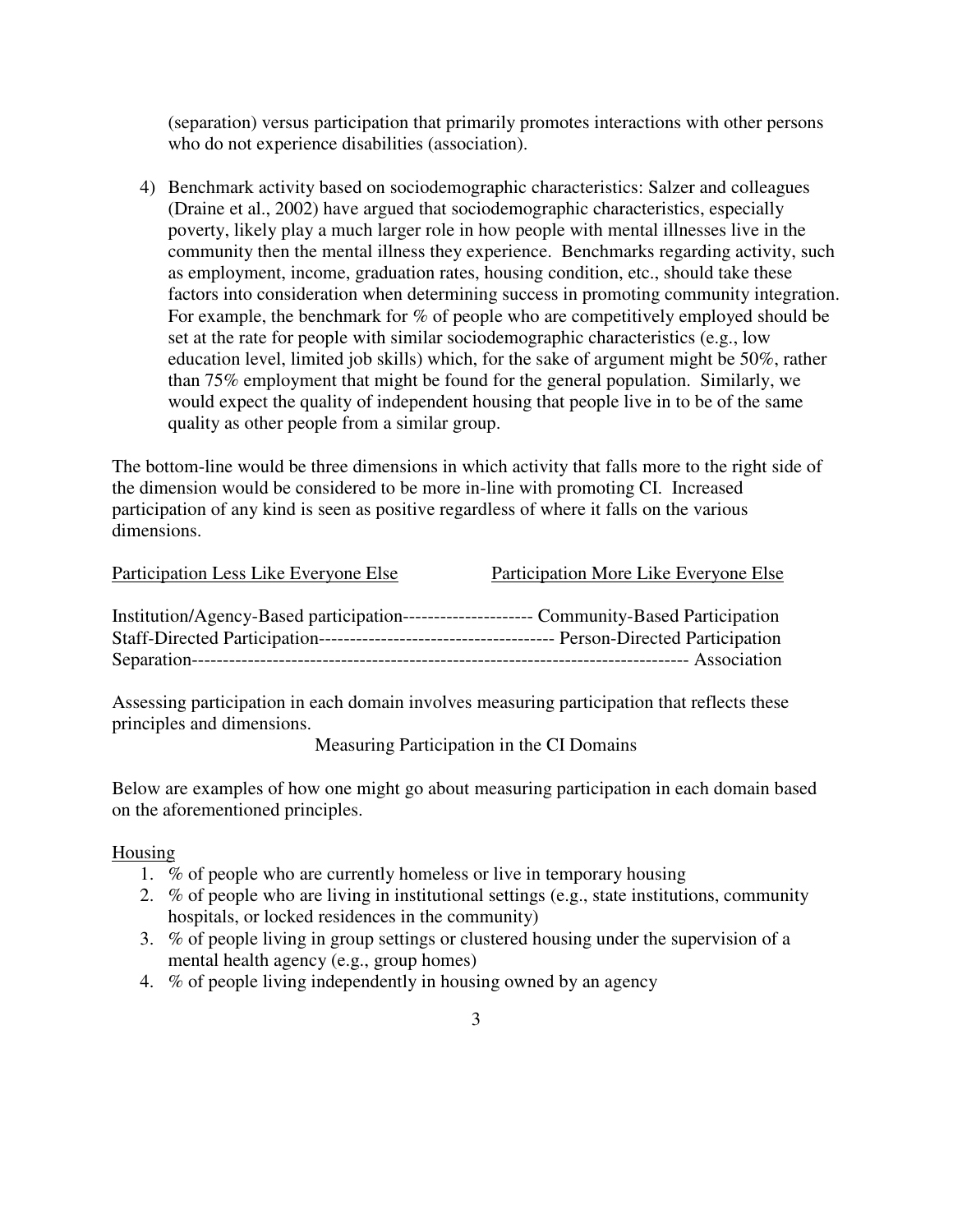5. % of people in mainstream housing that is available to anyone in the community

### Employment

- 1. % of people who are *not working*
- 2. % of people working in institutionalized settings (e.g., state hospitals, sheltered workshops - with little or no contact with the non-disabled)
- 3. % of people working in settings under the supervision of mental health agencies (e.g., transitional employment, agency businesses)
- 4. % of people working in mainstream competitive work settings

#### Education

- 1. % of people who are *not participating in an educational program*
- 2. % of people receiving educational services within institutional/agency settings
- 3. % of people participating in mainstream educational programs

#### Health

- 1. % of people who are *not obtaining any health services or routine (i.e., yearly) primary care*
- 2. % of people receiving health care services within institutional/agency settings
- 3. % of people receiving health care services within the structure of mainstream health care resources

#### Leisure/Recreation

- 1. % of people who participate in fewer than 4 leisure/recreational activities of any kind per month
- 2. % of people who participate in 4 or more leisure/recreational activities that occur primarily within institutional/agency settings (including drop-in centers or other segregated settings)
- 3. % of people who participate in 4 or more leisure/recreational activities that occur outside the institution/agency setting and…
	- a. are primarily staff-directed  $\%$ 
		- i. and involve fewer than 3 other persons who experience disabilities  $\%$
	- b. are primarily person-directed  $\_\_\_\%$ 
		- i. and involve fewer than 3 other persons who experience disabilities  $\frac{1}{2}$

#### Spirituality

- 1. % of people who *do not participate* in religious and/or spiritual activities
- 2. % of people who participate in religious and/or spiritual activities that occur within institutional/agency settings
- 3. % of people who participate in religious and/or spiritual activities that occur in mainstream settings